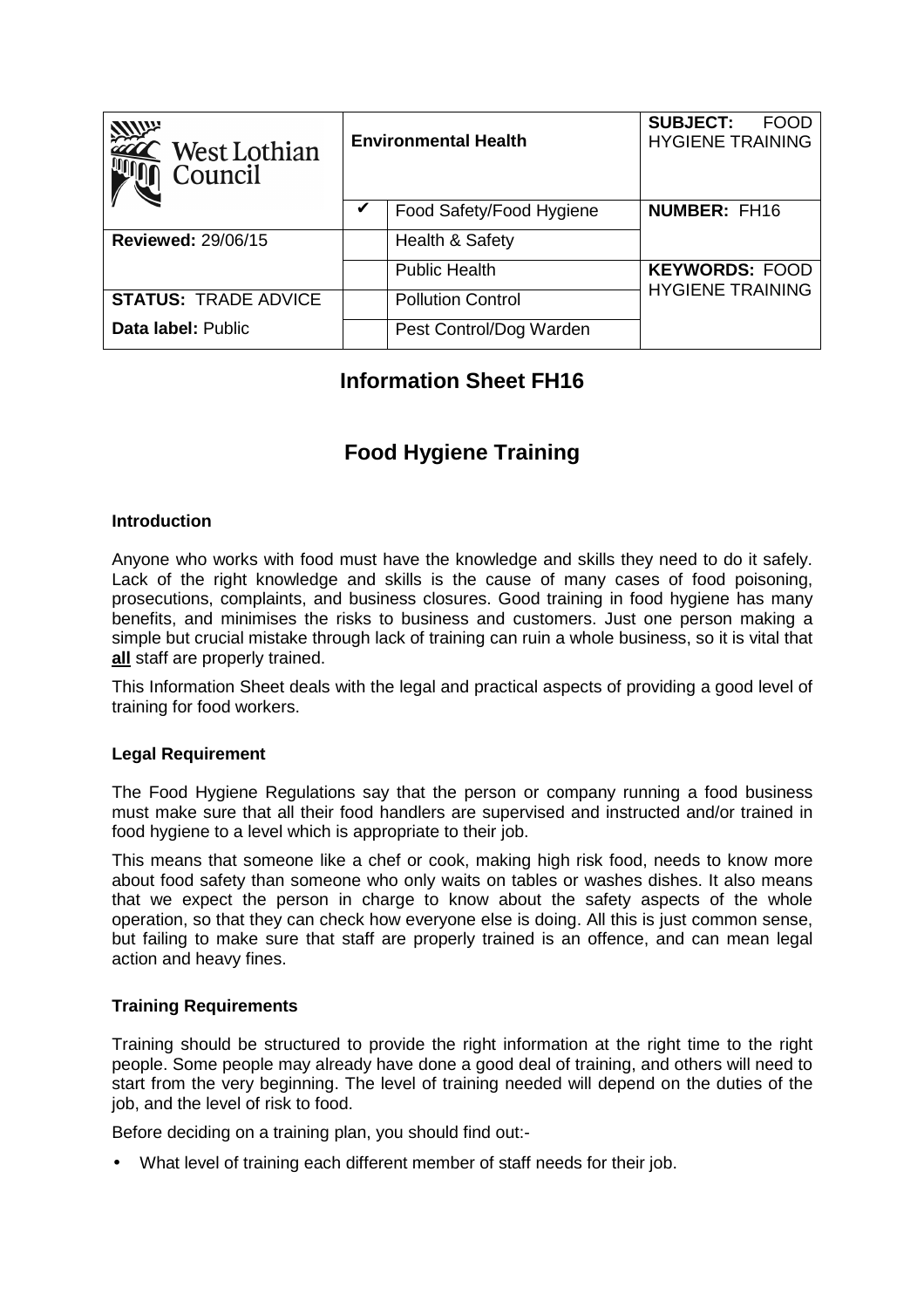- What training staff have already had, and when.
- What additional training or refresher training is needed in each case.
- What are the priorities, and who should be trained first.
- Whether you can offer the training in house, or if you will need to use external courses, consultants etc.

## **A Training Plan**

Much of the training can be provided by the business itself, and need not be complicated. There are many good books, and other online materials, available to help with " in house" training.

There are also formal training courses at different levels, and these are now widely available. These can be very useful, especially for managers and supervisors who need to know enough to monitor the performance of others.

## **Induction Training**

All food workers should be given **induction training** before they start work so that they understand at least the basic methods to follow. They will need extra supervision and instruction until they gain more experience.

All staff will need to understand the basics of food hygiene as part of their induction. Before starting food related work for the first time you must ensure they understand the following:-

- The correct hygiene precautions for the work they will be doing, including any written procedures that the company may have.
- What conditions prohibit them from working with food.
- What to do in the event of suffering from diarrhoea and/or vomiting.
- What practices are prohibited in a food room.
- What protective clothing should be worn, how it should be put on, when it should be removed, when it should be changed and where to obtain replacements.
- When, where, and how they should wash their hands.
- What first aid dressings must be worn and where they are kept.
- How they can cause food to be contaminated microbiologically, physically and chemically, and how to prevent it.
- Why temperature control is important with regard to the food products they handle or prepare.
- How to handle and deal with waste.
- How to clean and avoid risk to the product.
- Their legal obligations.
- The consequences of food complaints/food poisoning.
- The procedures for reporting problems and taking corrective action.
- How to complete records satisfactorily.

On-the-job training is also critical in developing the correct attitude and behaviour of new food handlers. Staff must be shown the most hygienic method for preparing safe food. To make sure that staff understand the importance of good hygiene, they should be told the reasons behind carrying out a task in a particular way.

Records should be kept, dated and signed to show what training has been done.